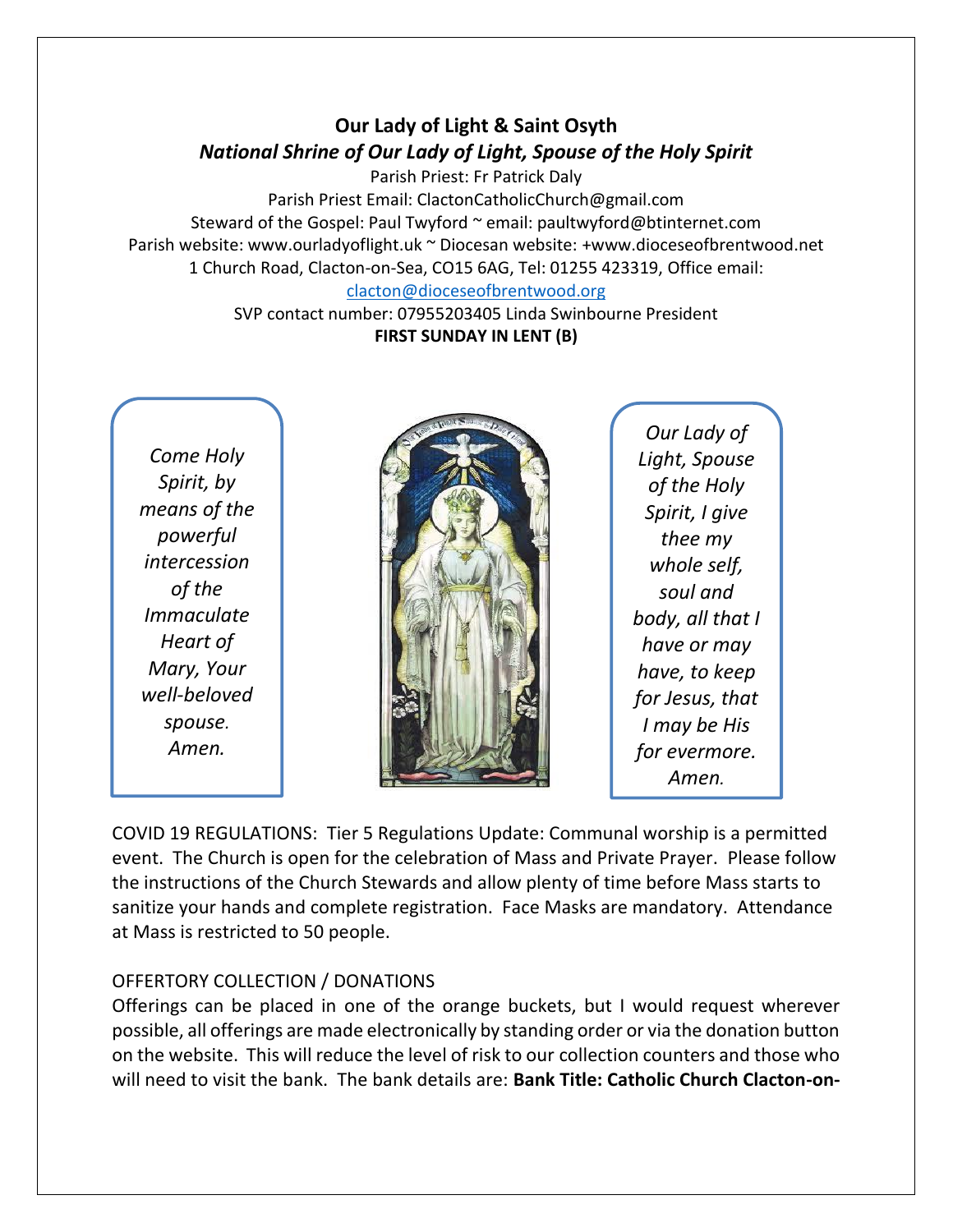**Sea, Sort Code 401322, Account Number: 41020463.** Members of the gift-aid scheme should quote their name and gift aid number in the Reference. Funds received last week: Electronic Offerings £700.00 of which £425.00 was gift aided.

Collection Offerings £310.88 of which £15.00 was gift aided.

Thank you for your generosity, for Gift Aiding your offerings, and for your support of the parish. Fr Patrick.

## MARK 1:12-15

This is the first Sunday of Lent. Lent is the name given to the forty-day period of prayer, fasting and charity between Ash Wednesday and Easter. The three devotions of prayer, fasting, and charity must be completed together. If we fast without prayer or charity, we end up being miserable. We fast to decrease the 'selfish me' within all of us. We pray to increase our love of God, and we give in charity to increase our love of our neighbour. In this way we open the door to allow the person of Jesus Christ to enter our hearts, souls, and minds. The Sundays in lent are not included within the forty-day period. We always celebrate the Resurrection of Jesus Christ every Sunday. The original purpose of lent was to prepare the catechumens, those seeking to enter the Catholic Church, for their baptism at Easter. It was also to remind Christians of the need to mortify themselves, because to mortify oneself is to die to oneself, and a true follower of Christ must die to sin if they are to rise again as a new creation. In the Gospel from Mark, 'the Spirit drove Jesus out into the wilderness for forty days.' In Lent, we are invited through acts of prayer, fasting, and charity to join Jesus in the desert. As Jesus was tempted by Satan, we are also tempted by Satan to ignore the opportunities to develop our relationship with Jesus Christ, and to increase in holiness during this period. As we enter the desert of Lent, as the angels looked after Jesus, Jesus looks after us. He feeds and nourishes us with Himself, the Holy Eucharist: The Body and Blood of Our Lord Jesus Christ.

United with Jesus, we can proclaim the Good News from God. The Good News is that through our baptism, we are redeemed by the Cross of Jesus Christ, we are saved from sin and are granted eternal life. This is the New Covenant!

WEEKLY LENTEN REFLECTION: From Missio at <https://www.youtube.com/c/MissioUK/videos>

FUNERALS: The following funerals are taking place this week: Monday 22nd February – Rita Baldwin Dec'd Friday 26th February – Serena Deady Dec'd Please pray for the repose of their souls and for their families who are grieving at this time.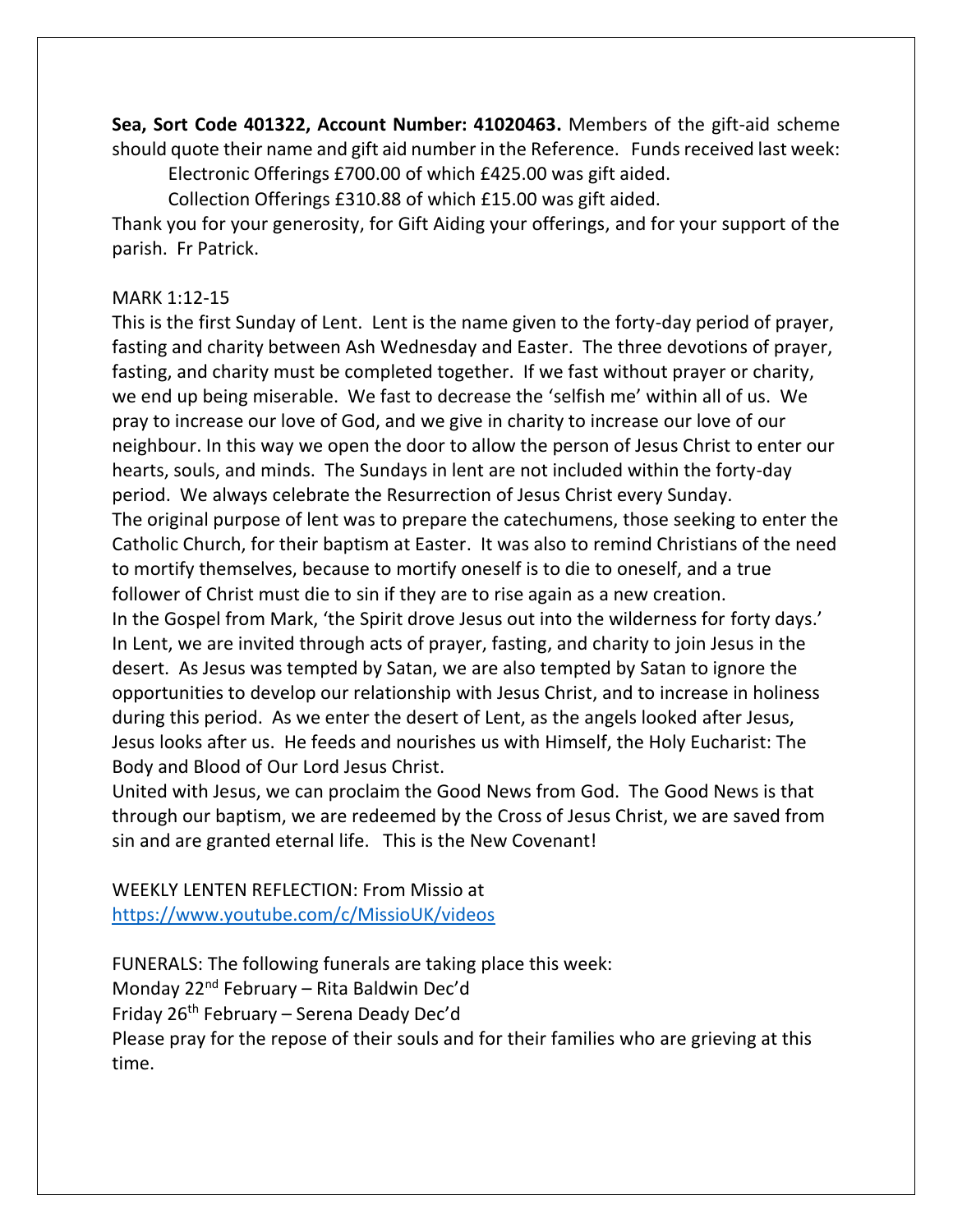LENT FAST DAY: Friday 26<sup>th</sup> February is Family Lent Fast Day. There will be a second collection at all weekend Masses for CAFOD. Please fast and place the money saved in the collection for CAFOD.

STATIONS OF THE CROSS: Every Friday at 7.00 pm.

PRAY AS YOU GO: Join a Lent retreat over 7 sessions in collaboration with Sacred Space: https://pray-as-you-go.org/article/growing-back-better-a-lent-retreat-2021

ACCOMMODATION: A young Catholic man is looking to rent a room within the parish. Contact: [christopherboland@gmail.com](mailto:christopherboland@gmail.com) .

MARRIAGE AND FAMILY LIFE. Marriage is not just a relationship but a vocation and a means of holiness. Please pray for married couples, those preparing for marriage (especially those who have had to defer weddings), and those who have been widowed especially in the past year. In the run up to St Valentine's Day the Brentwood Marriage and Family Life Facebook page (BrentwoodMandFL) will include interviews with couples from around the Diocese. If you are experiencing difficulties in your marriage, or would like to deepen your understanding of this vocation and each other, a number of organisations are able to help remotely during the lockdown, such as Retrouvaille, Marriage Care and Smart Loving. Search for these organisations online. Retrouvaille is running its first virtual weekend for couples in difficulty this month, 25th - 28th February (0788 729 6983 / 0797 338 0443 / retrouvailleukinfo@gmail.com).

| Saturday 20 <sup>th</sup> February       | 9.30 am.              | <b>MASS: Denis Casey</b>      |
|------------------------------------------|-----------------------|-------------------------------|
|                                          |                       | <b>Intentions</b>             |
|                                          |                       | Catherine O'Donovan           |
| Saturday 20 <sup>th</sup> February       | 11.00 am to 12.00 am. | <b>SACRAMENT OF</b>           |
|                                          |                       | <b>RECONCILIATION:</b>        |
|                                          |                       | Confessions will be heard in  |
|                                          |                       | the Sacristy. Please tell the |
|                                          |                       | Steward that you wish to go   |
|                                          |                       | to confession.                |
| Saturday 20 <sup>th</sup> February       | 11.00 am to 1.00 pm.  | Church is open for private    |
|                                          |                       | prayer with Exposition of the |
|                                          |                       | <b>Blessed Sacrament.</b>     |
| Saturday 20 <sup>th</sup> February Vigil | $6.00$ pm.            | <b>MASS: Serena Deady RIP</b> |
| Mass of the First Sunday of              |                       | <b>Theresa McCarron</b>       |
| Lent $(B)$                               |                       |                               |

## **THE FOLLOWING MASSES WILL BE OPEN TO A MAXIMUM OF 50 PEOPLE IN THE CHURCH.**